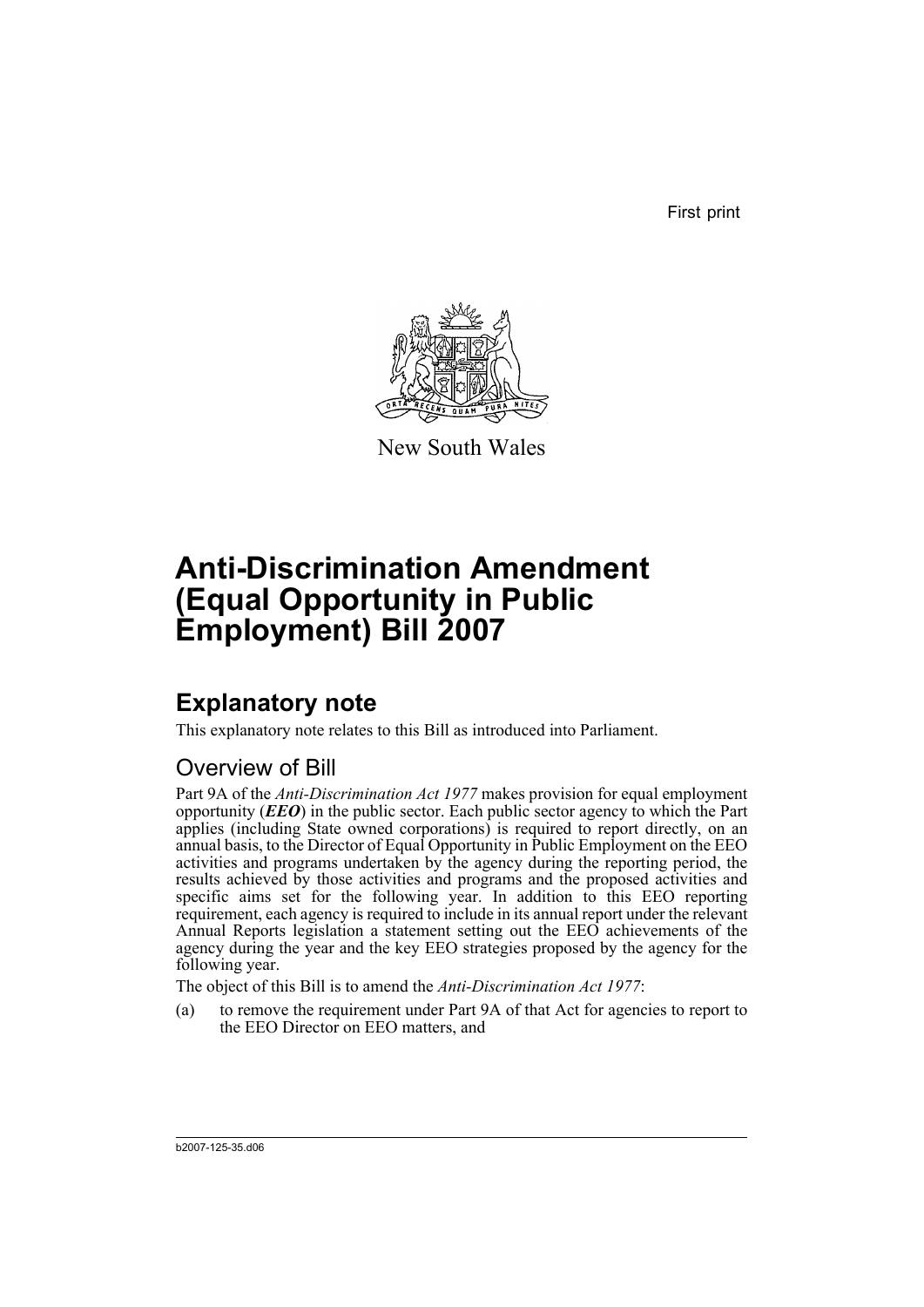Anti-Discrimination Amendment (Equal Opportunity in Public Employment) Bill 2007

Explanatory note

(b) to change references in that Part to physically handicapped or physically impaired persons (who comprise a designated EEO target group) with references to persons who have a disability (which is the more appropriate term used elsewhere in the Act, particularly in those provisions dealing with discrimination on the ground of disability).

#### Outline of provisions

**Clause 1** sets out the name (also called the short title) of the proposed Act.

**Clause 2** provides for the commencement of the proposed Act on the date of assent to the proposed Act.

**Clause 3** is a formal provision that gives effect to the amendments to the *Anti-Discrimination Act 1977* set out in Schedule 1.

**Clause 4** provides for the repeal of the proposed Act after all the amendments made by the proposed Act have commenced. Once the amendments have commenced the proposed Act will be spent and section 30 of the *Interpretation Act 1987* provides that the repeal of an amending Act does not affect the amendments made by that Act. **Schedule 1** contains the amendments to the *Anti-Discrimination Act 1977* described in the overview above.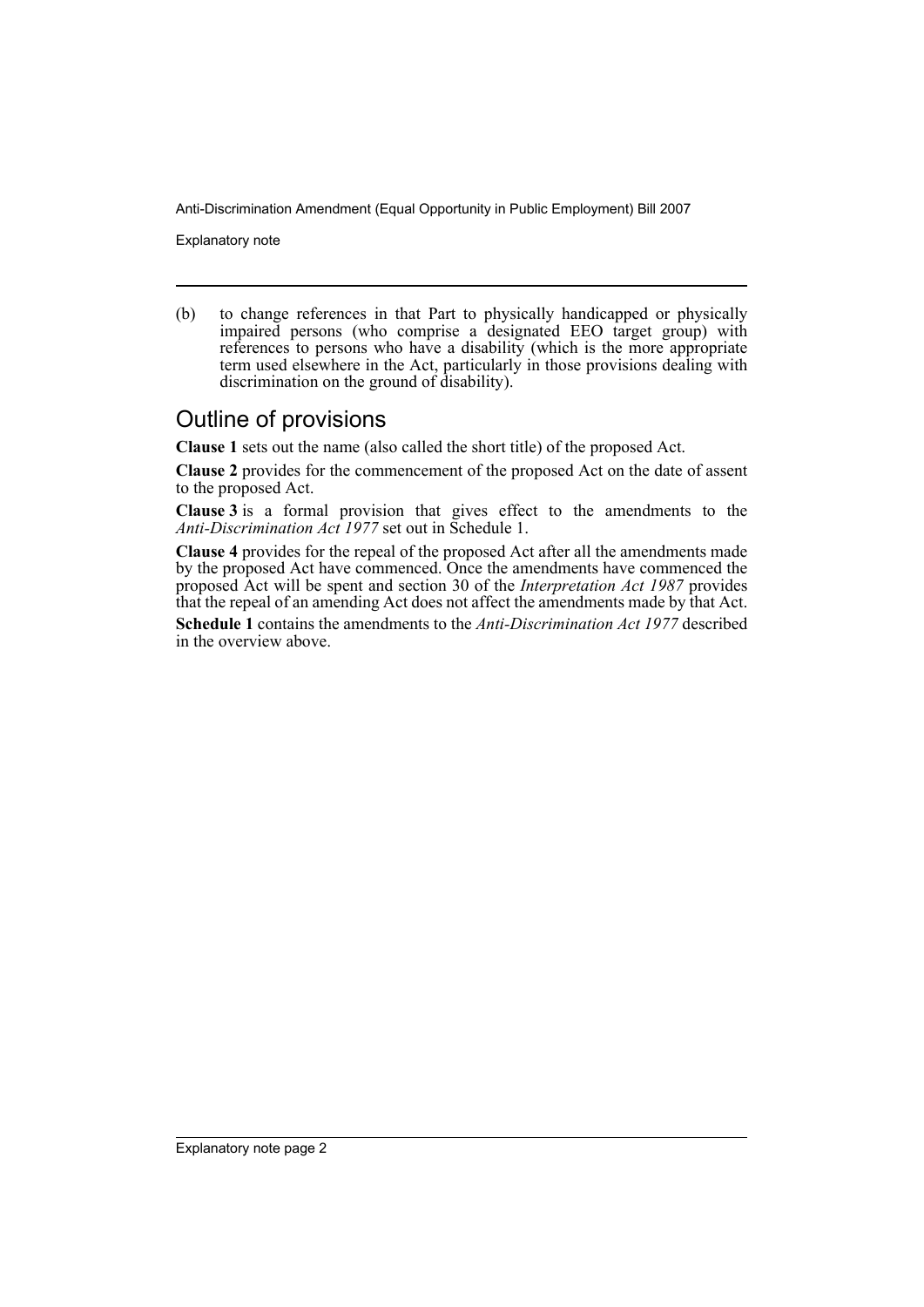First print



New South Wales

# **Anti-Discrimination Amendment (Equal Opportunity in Public Employment) Bill 2007**

### **Contents**

|                                                 | Page |
|-------------------------------------------------|------|
| Name of Act                                     |      |
| Commencement                                    |      |
| Amendment of Anti-Discrimination Act 1977 No 48 |      |
| Repeal of Act                                   |      |
| Schedule 1 Amendments                           |      |
|                                                 |      |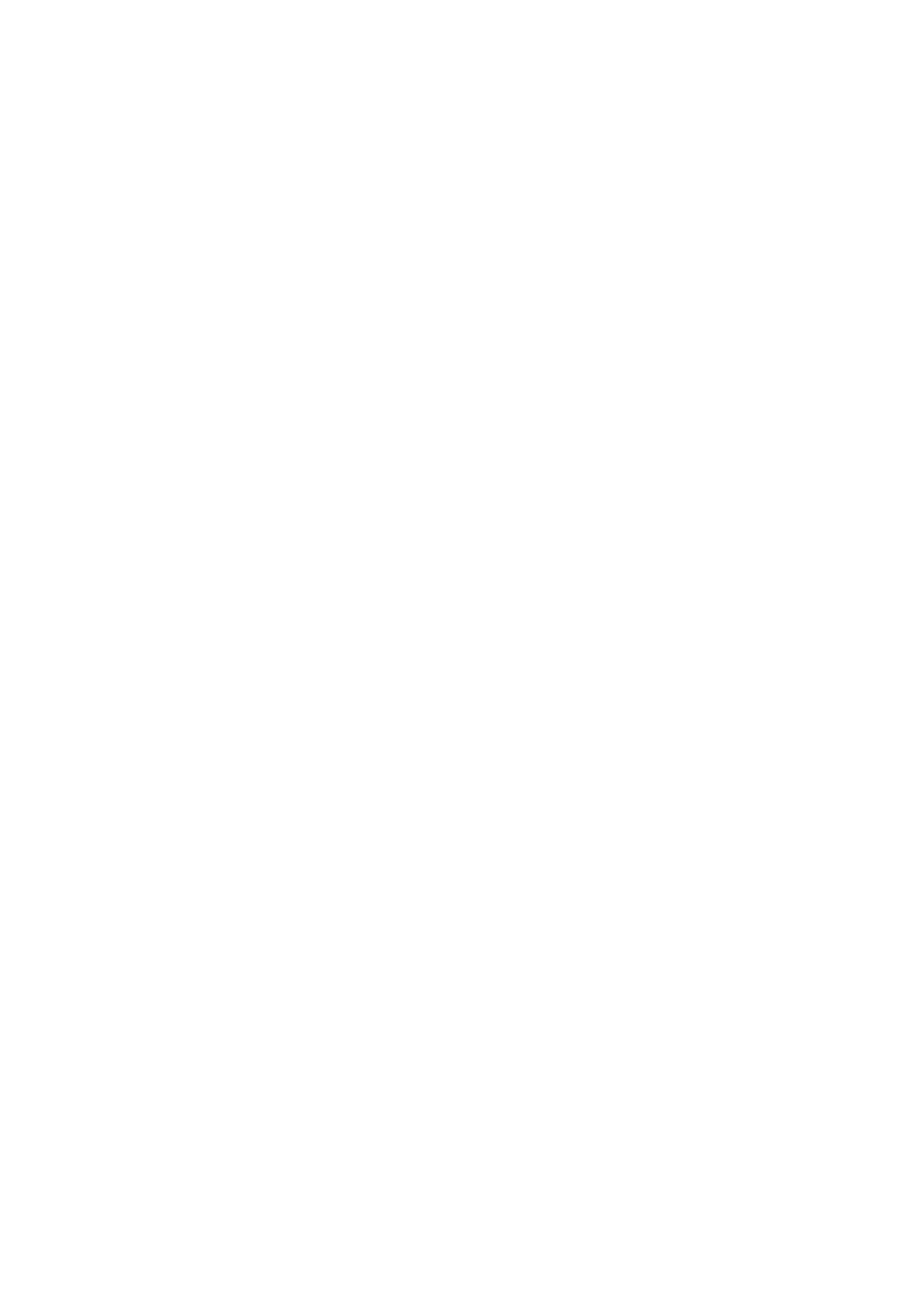

New South Wales

# **Anti-Discrimination Amendment (Equal Opportunity in Public Employment) Bill 2007**

No , 2007

#### **A Bill for**

An Act to amend the *Anti-Discrimination Act 1977* with respect to separate annual reporting on EEO matters and to update references to persons with a disability.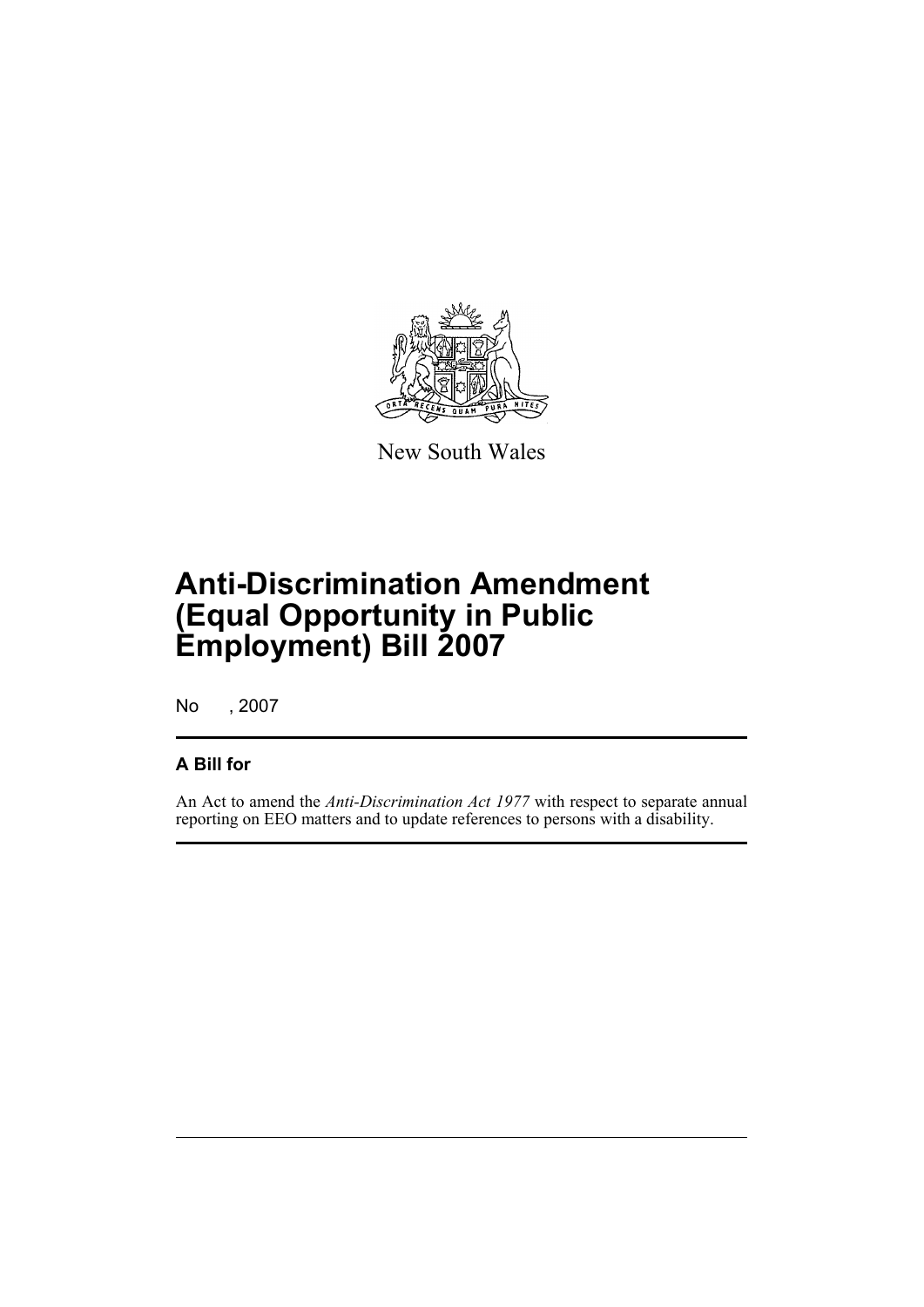<span id="page-5-3"></span><span id="page-5-2"></span><span id="page-5-1"></span><span id="page-5-0"></span>

|   | The Legislature of New South Wales enacts:                                                                                                                       |          |
|---|------------------------------------------------------------------------------------------------------------------------------------------------------------------|----------|
| 1 | <b>Name of Act</b>                                                                                                                                               | 2        |
|   | This Act is the Anti-Discrimination Amendment (Equal Opportunity in<br>Public Employment) Act 2007.                                                              | 3<br>4   |
| 2 | <b>Commencement</b>                                                                                                                                              | 5        |
|   | This Act commences on the date of assent to this Act.                                                                                                            | 6        |
| 3 | <b>Amendment of Anti-Discrimination Act 1977 No 48</b>                                                                                                           | 7        |
|   | The Anti-Discrimination Act 1977 is amended as set out in Schedule 1.                                                                                            | 8        |
| 4 | <b>Repeal of Act</b>                                                                                                                                             | 9        |
|   | This Act is repealed on the day following the day on which this Act<br>(1)<br>commences.                                                                         | 10<br>11 |
|   | The repeal of this Act does not, because of the operation of section 30<br>(2)<br>of the <i>Interpretation Act 1987</i> , affect any amendment made by this Act. | 12<br>13 |
|   |                                                                                                                                                                  |          |